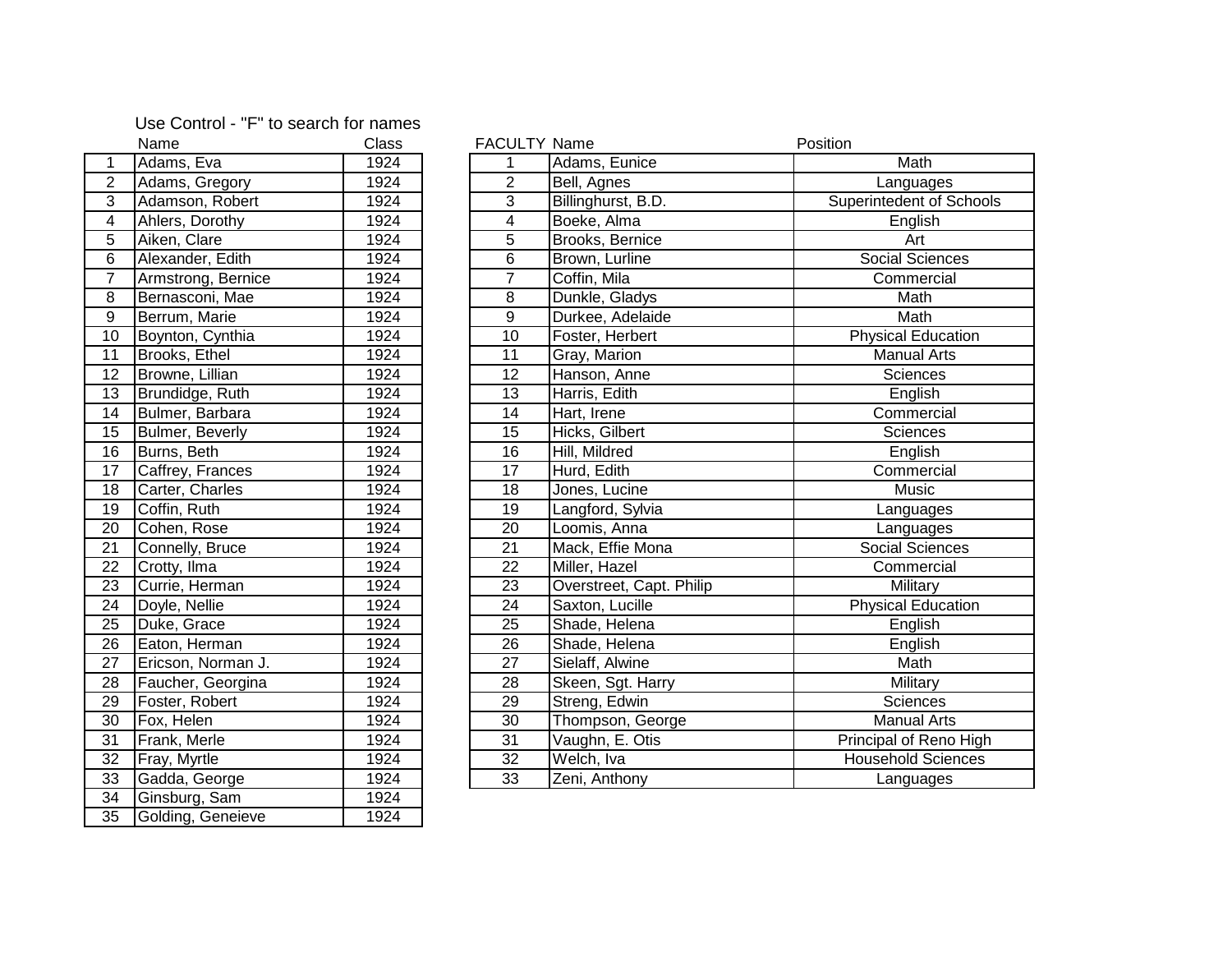| 36              | Goldstein, Leah         | 1924 |
|-----------------|-------------------------|------|
| $\overline{37}$ | Gorman, Norma           | 1924 |
| 38              | Gottardi, Margaret      | 1924 |
| $\overline{39}$ | Green, George           | 1924 |
| 40              | Grijalva, Albert        | 1924 |
| $\overline{41}$ | Hanson, Andrew          | 1924 |
| $\overline{42}$ | Hartung, Bernard        | 1924 |
| 43              | Henry, Esther           | 1924 |
| $\overline{44}$ | Hinman, Norma           | 1924 |
| $\overline{45}$ | Holstrom, Oscar         | 1924 |
| 46              | Holstrom, Robert        | 1924 |
| 47              | Howard, Milton          | 1924 |
| 48              | Humphrey, John          | 1924 |
| 49              | Hunkin, Florence        | 1924 |
| 50              | Jacobs, Bertha          | 1924 |
| 51              | Jenkins, Robert         | 1924 |
| 52              | Jensen, Hazel           | 1924 |
| 53              | Jensen, Marie           | 1924 |
| $\overline{54}$ | Johnson, Gordon         | 1924 |
| 55              | Jones, Louise           | 1924 |
| 56              | Kaeser, Dorothy         | 1924 |
| 57              | Kaeser, Herman          | 1924 |
| 58              | Karns, Harold           | 1924 |
| $\overline{59}$ | Kistler, Katherine      | 1924 |
| 60              | Kleppe, Eslie           | 1924 |
| 61              | Lamb, Floyd             | 1924 |
| 62              | Lavigne, Fred           | 1924 |
| 63              | Lozano, Marion          | 1924 |
| 64              | Mahoney, Helen          | 1924 |
| 65              | Manson, Clara Sue       | 1924 |
| 66              | Manthey, Carl           | 1924 |
| 67              | Martin, Adele           | 1924 |
| 68              | McCarthy, Robert        | 1924 |
| 69              | McCollum, Alden         | 1924 |
| $\overline{70}$ | McGee, Dorothy          | 1924 |
| $\overline{71}$ | McNeil, Grace           | 1924 |
| $\overline{72}$ | Meginness, Sarah Louise | 1924 |